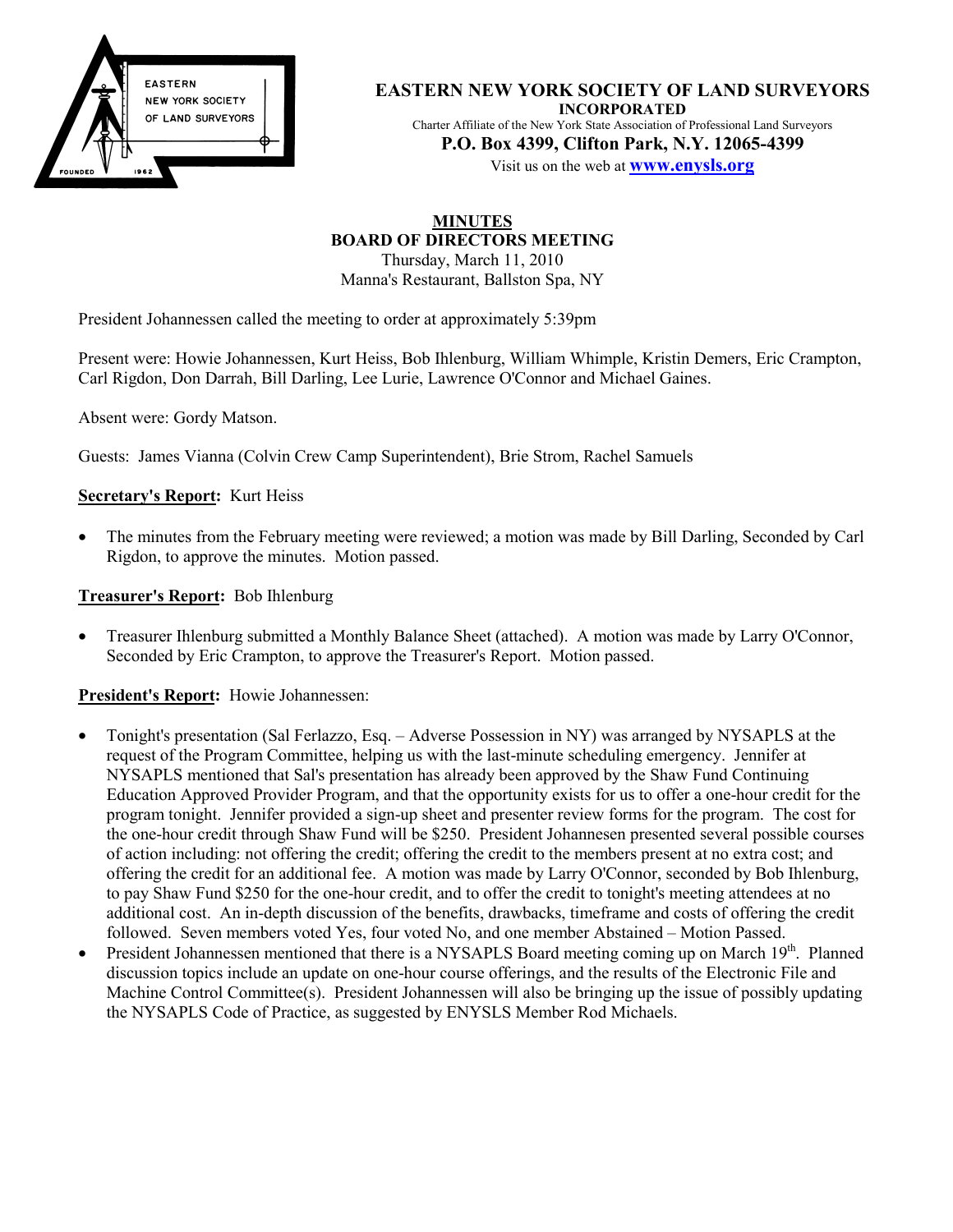## **Executive Vice-President's Report:** Eric Crampton: Nothing to Report

# **Vice-President's Report:** Don Darrah –

• Vice-President Darrah is looking for a venue for the May meeting.

## **Committee Reports:**

-----Standing Committees-----

Constitution & By-Laws: Kurt Heiss –

• It is intended to have the Committee meet and prepare suggested changes to the ENYSLS Constitution and By Laws. These suggested changes could be informally presented to the Members at the May meeting (and also e-mailed to members) to get their input and suggestions. Incorporating Member suggestions, the suggested changes would be presented to the BOD at the September meeting for their input and suggestions. Incorporating BOD suggestions, the changes would be formalized in order to be mailed to the Membership as part of the November Ballots.

Scholastic Development: Kristin Demers:

- Due to scheduling problems, we were unable to have Paul Smith's shadow day in March. It will instead be held in April in conjunction with the April BOD meeting as in the past few years. There are approximately ten students signed up at this point, and possibly more will sign up soon. The meeting will be held at the "Airport" Quality Inn on Central Avenue. Host Surveyors/Firms will be asked to contribute a portion of the costs of their student's meal and room.
- Paul Smith's has implemented a formal Mentoring Program. Practitioners wishing to "Mentor" a student should contact Kristin. The Curriculum Coordinators at the Ranger School and Alfred State said that they do not have any formal mentoring programs in place, but any practitioners wishing to informally mentor students at those institutions are welcome.

Ethics and Business Practices: Don Darrah – Nothing to Report

Continuing Education: Jody Lounsbury – No Report

Finance: Bill Darling – Nothing Report.

Membership: Kurt Heiss – Nothing to Report

Legislative: Larry O'Connor – Nothing to Report

Program: Bill Whimple:

- Bill will work with Kristin to set something up for the April BOD meeting with the Paul Smith's Students (probably a roundtable as in past years).
- A possible presentation for May could be a presentation by a Financial Advisor about investments.

## **EASTERN NEW YORK SOCIETY OF LAND SURVEYORS, INC.**

| <b>President: C. Howard Johannessen</b>    | <b>Bill Darling</b> | 2011 | C. Howard Johannessen                                                                            | 2012 | <b>Eric Crampton</b> | 2013                                    |
|--------------------------------------------|---------------------|------|--------------------------------------------------------------------------------------------------|------|----------------------|-----------------------------------------|
| <b>Exec. Vice-President: Eric Crampton</b> | <b>Kurt Heiss</b>   | 2011 | <b>Gordon Matson</b>                                                                             | 2012 | <b>Don Darrah</b>    | 2013                                    |
| Vice-President: Don Darrah                 | Robert J. Ihlenburg | 2011 | Lawrence J. O'Connor                                                                             | 2012 | Carl Rigdon          | 2013                                    |
| <b>Secretary: Kurt Heiss</b>               | <b>Lee Lurie</b>    | 2011 | <b>Kristin Demers</b>                                                                            | 2012 | <b>Mike Gaines</b>   | 2013                                    |
| Treasurer: Robert J. Ihlenburg             |                     |      |                                                                                                  |      |                      | <b>Past President - William Whimple</b> |
|                                            |                     |      | Diverter N.V. Ctote, Agency of Ducfessional Land Company on C. Howard Labourgeson (510) 420-0001 |      |                      |                                         |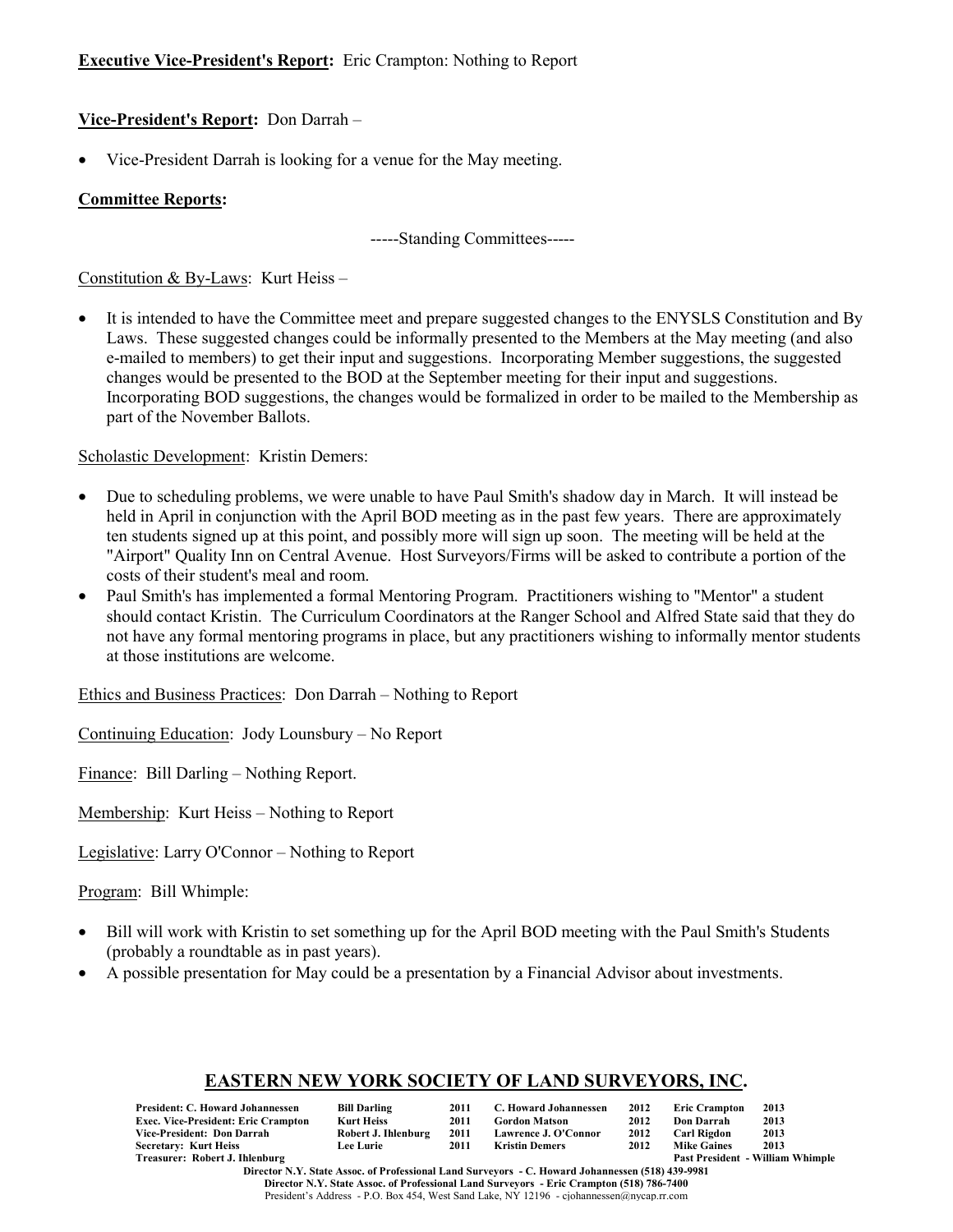Public Relations: Jody Lounsbury – No Report

• Jim Vianna brought up the topic of the Boy Scouts Surveying Merit Badge. He's had informal contact with members of the Twin Rivers Boy Scouts Council regarding their annual summer jamboree at which many scouts attempt to earn the badge. Getting involved with the jamboree would involve a few Surveyors with equipment to be in attendance over a few days. Larry O'Connor mentioned that he has run Merit Badge sessions in the past (including for the Engineering Merit Badge). The Board gave Jim and Larry Unanimous Consent to investigate the possibility of ENYSLS running a Surveying Merit Badge Clinic.

Technical Information: Eric Crampton – Nothing to Report

-----Temporary and Ad-hoc Committees-----

Website and Archival Information: Kurt Heiss – Nothing to Report

Conference Committee 2012: Brian Magee – No to Report

## **Old Business:**

- Larry O'Connor thanked the Board for the card and donation sent in memory of his Father.
- A card was received from Marilyn Boutelle thanking the Society for their thoughts and donation in Lindsay Boutelle's memory.
- Jim Vianna reported that the Colvin Crew Long Lake trip was cancelled due to minimal ice conditions.

## **EASTERN NEW YORK SOCIETY OF LAND SURVEYORS, INC.**

| President: C. Howard Johannessen    | <b>Bill Darling</b> | 2011 | C. Howard Johannessen | 2012 | <b>Eric Crampton</b> | 2013                                    |
|-------------------------------------|---------------------|------|-----------------------|------|----------------------|-----------------------------------------|
| Exec. Vice-President: Eric Crampton | Kurt Heiss          | 2011 | <b>Gordon Matson</b>  | 2012 | Don Darrah           | 2013                                    |
| Vice-President: Don Darrah          | Robert J. Ihlenburg | 2011 | Lawrence J. O'Connor  | 2012 | Carl Rigdon          | 2013                                    |
| Secretary: Kurt Heiss               | <b>Lee Lurie</b>    | 2011 | Kristin Demers        | 2012 | <b>Mike Gaines</b>   | 2013                                    |
| Treasurer: Robert J. Ihlenburg      |                     |      |                       |      |                      | <b>Past President - William Whimple</b> |

**Director N.Y. State Assoc. of Professional Land Surveyors - C. Howard Johannessen (518) 439-9981 Director N.Y. State Assoc. of Professional Land Surveyors - Eric Crampton (518) 786-7400** President's Address - P.O. Box 454, West Sand Lake, NY 12196 - cjohannessen@nycap.rr.com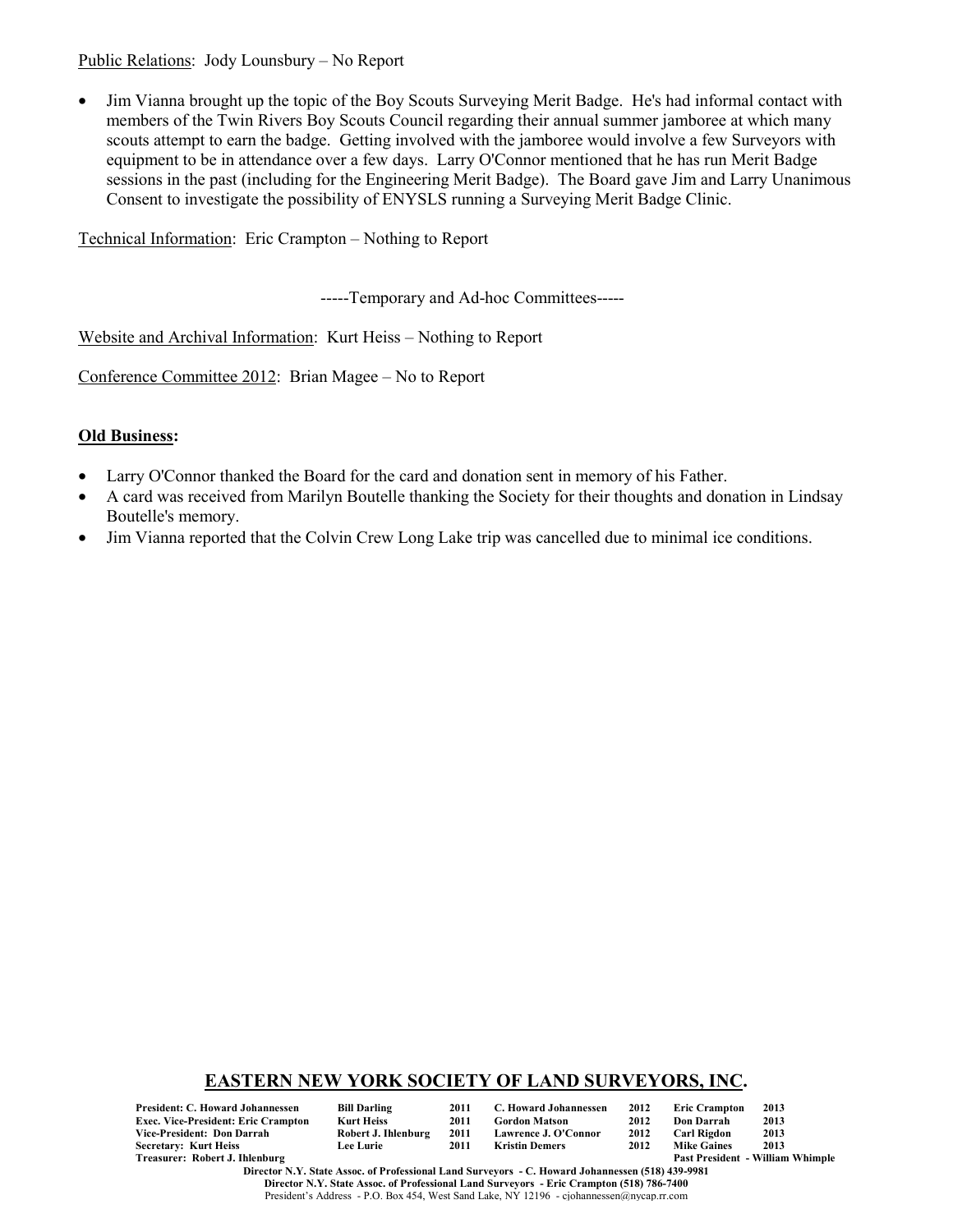#### **New Business:**

A message was received from ENYSLS Member Bill Wiley:

*It's time to spend some ENYSLS money (from the overly and unnecessarily large savings account) on advertising radio etc. Everyone else does it, selling all kinds of services, products. Thousands of conveyances are happening without surveys. Why? Few know the value of actually having facts a survey could show. Few attorneys, real estate agents, and title people actually want facts because it slows down or jeopardizes the closing (commission). Why not tell the public the value of having a survey on their property? If we don't demonstrate the need, no one else is going to do it for us. Anyway I talked to Charlie Hartnett about it and he's been thinking along the same lines. What do you think ? What do others think ? You can forward this e-mail to the other members if you like to get their input.....Bill Wiley.*

The board discussed the issue at length. It was mentioned that the Architects have been running ads like this on local radio stations over the last few years. The value of such advertising and how it could be implemented was discussed. It was mentioned that NYSAPLS has talked about producing this kind of advertising in the past. Some BOD members suggested a targeted mailing campaign. A motion was made by Kurt Heiss, seconded by Don Darrah, for President Johannessen to bring up the issue of "advertising the profession" at the next NYSPLS Board meeting, to find out the status of current NYSAPLS efforts, and to investigate the possibility of future advertising efforts. Motion Passed.

A motion to adjourn was made by Bill Whimple, seconded by Carl Rigdon, and the meeting was adjourned at approximately 6:47pm.

**The next meeting of the ENYSLS Board of Directors will be held on Thursday, April 8th, 2010, at the Quality Inn on Central Avenue in Albany in conjunction with Paul Smith's Shadow Day.**

> Respectfully Submitted, **Kurt J. Heiss, L.S. ENYSLS Secretary** heisskj953@roadrunner.com

#### **EASTERN NEW YORK SOCIETY OF LAND SURVEYORS, INC.**

| President: C. Howard Johannessen    | <b>Bill Darling</b> | 2011 | C. Howard Johannessen | 2012 | <b>Eric Crampton</b> | 2013                                    |
|-------------------------------------|---------------------|------|-----------------------|------|----------------------|-----------------------------------------|
| Exec. Vice-President: Eric Crampton | <b>Kurt Heiss</b>   | 2011 | <b>Gordon Matson</b>  | 2012 | Don Darrah           | 2013                                    |
| Vice-President: Don Darrah          | Robert J. Ihlenburg | 2011 | Lawrence J. O'Connor  | 2012 | Carl Rigdon          | 2013                                    |
| Secretary: Kurt Heiss               | <b>Lee Lurie</b>    | 2011 | Kristin Demers        | 2012 | <b>Mike Gaines</b>   | 2013                                    |
| Treasurer: Robert J. Ihlenburg      |                     |      |                       |      |                      | <b>Past President - William Whimple</b> |

**Director N.Y. State Assoc. of Professional Land Surveyors - C. Howard Johannessen (518) 439-9981 Director N.Y. State Assoc. of Professional Land Surveyors - Eric Crampton (518) 786-7400** President's Address - P.O. Box 454, West Sand Lake, NY 12196 - cjohannessen@nycap.rr.com